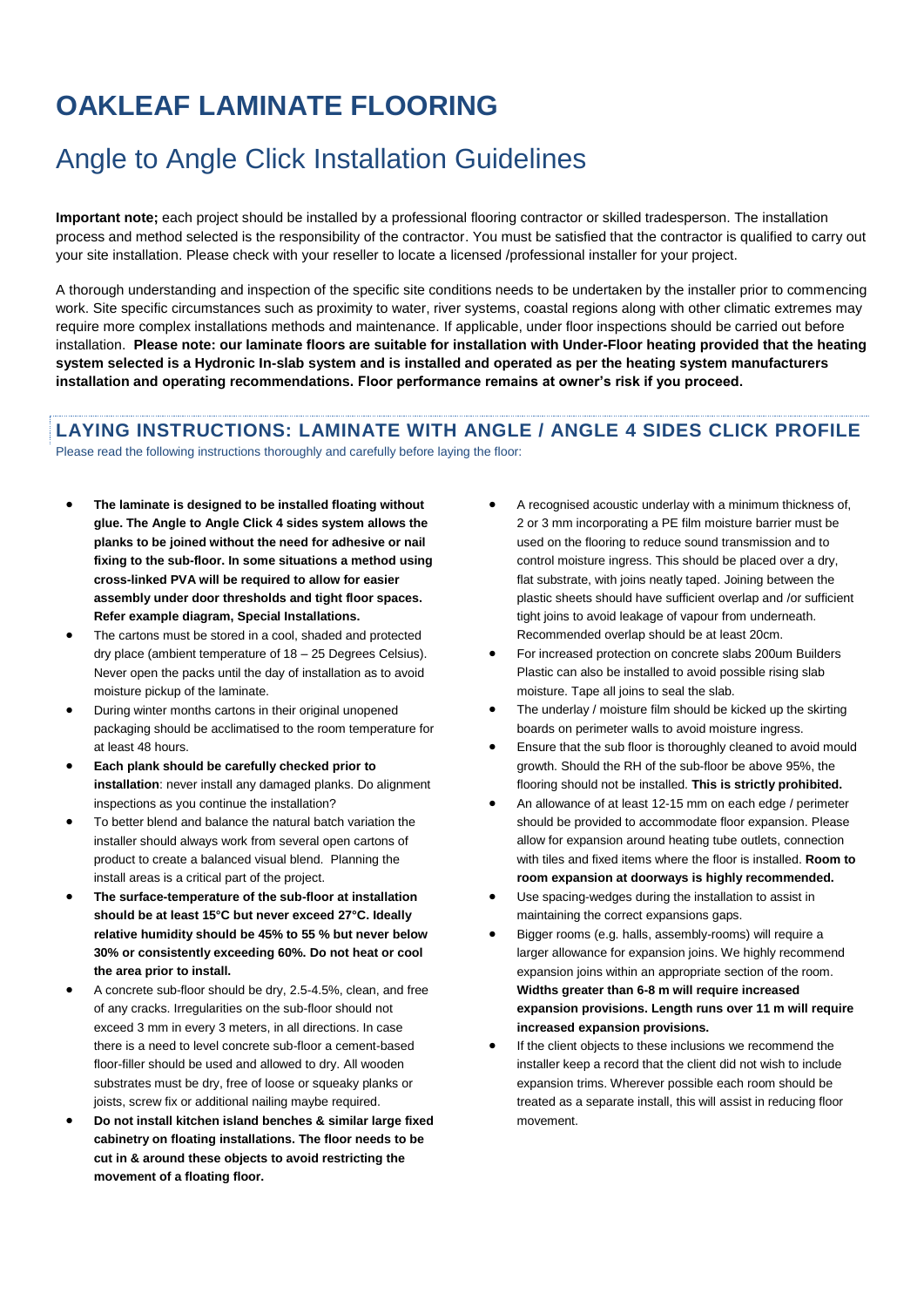# Angle - Angle Click Installation Guidelines

#### **Installation Continued;**

- The widely used formula to calculate the expansion (for floating-system) across the width of the installed floor is 1.5 mm expansion for every 1 meter of floor width.
- We recommend the planks to be installed lengthwise against the longest wall of the room, starting from the corner furthest from the entrance. This will enhance the visual appearance.
- The plank in the last row must not be less than 300 mm. Therefore measure and plan the floor before the installation begins to calculate the first and last plank.
- **REMEMBER: Check your floor continuously** during installation. Installed defective boards can be easily replaced **No claims will be entertained for any plank defects after installation. If in doubt leave it out,…. or cut it out!**
- When installing the laminate floor through several adjoiningrooms, **expansion-joins must be provided at doorways to allow for normal expansion and contraction. When using the floating-system installation in a corridors and hallways, length-wise installation is required.**
- When the floating-method of installation is used, skirtingboards should be installed by fixing them directly to the adjacent wall, **never fix them onto the floor-boards. This is to allow the floor to move freely without restrictions from skirting or door jambs etc.**
- Your laminate floor is ready to walk on immediately after installation. If the floor requires cleaning after installation please make sure cleaning and maintenance is done as per the instructions detailed below. Any cleaning should be done using only damp-dry mop, **never use a wet mop/ cloth or steam mop to clean the floor. Excessive moisture can and will damage your new floor.**
- Claims regarding visible defective floor planks must be made prior to installation. **Each plank should be inspected to ensure that the quality is acceptable. No claims relating to surface defects can be accepted after installation.**
- The laminate flooring should not be exposed to direct UV lights / sunlight, please use sun blinds or window / door coverings to protect the floor surface from excessive UV heat exposure. Damage will occur & is not covered by warranty.

### **DIAGRAMS LAMINATE FLOOR WITH ANGLE TO ANGLE 4SIDES CLICK PROFILE.**

Sawing / Cutting tip; Laminate floors require attention to detail when cutting, if you are using a cross-cut hand saw or electric drop saw, the surface of the plank should be face up to avoid chipping. If you are using a hand held electric sawing device such as a jig saw then it's recommended you place the surface, face down to avoid chipping. This will help you achieve a professional look and keep your plank waste to a minimum.



**Fig 1.** First plank, first row. Place a spacer of 12-15 mm thickness to the left and position the plank against the wall. Later, after 3 rows, you can easily position the flooring against the front wall with distances 12- 15 mm.



**Fig 3.** Tilt angle the panel down. During the angle process make sure the panels are tight against each other. Afterwards press down or slightly tap down at the short end or long edge of the installed plank till its flat. No major force is or required.



**Fig 5.** Cut with a jig saw – visual surface face turned down to eliminate/reduce damage to the face panel. Or if cutting using a hand saw, cut it with the visible face up. Then install it as previous plank.



**Fig 2.** Second plank, first row tilt angle & place this plank gently and tight to the short end of the first one. Angle short end into place. Lengthways tap maybe required to secure tightly. **Please make sure both long edges and short ends are tight with no visible gaps.**



**Fig 4.** At the end of the first row, put a spacer 12 - 15 mm, to the wall and measure the length of the last plank to fit.



**Fig 6.** *Starting* the Second row First plank should be a min length of 300-500 mm. Put a 12- 15mm spacer against the wall and measure the last piece. If it is

shorter than 500mm a new starter piece should be used. Drop or insert the plank at an angle into the previous row and tap (on the long side) it in using a tapping block till flat.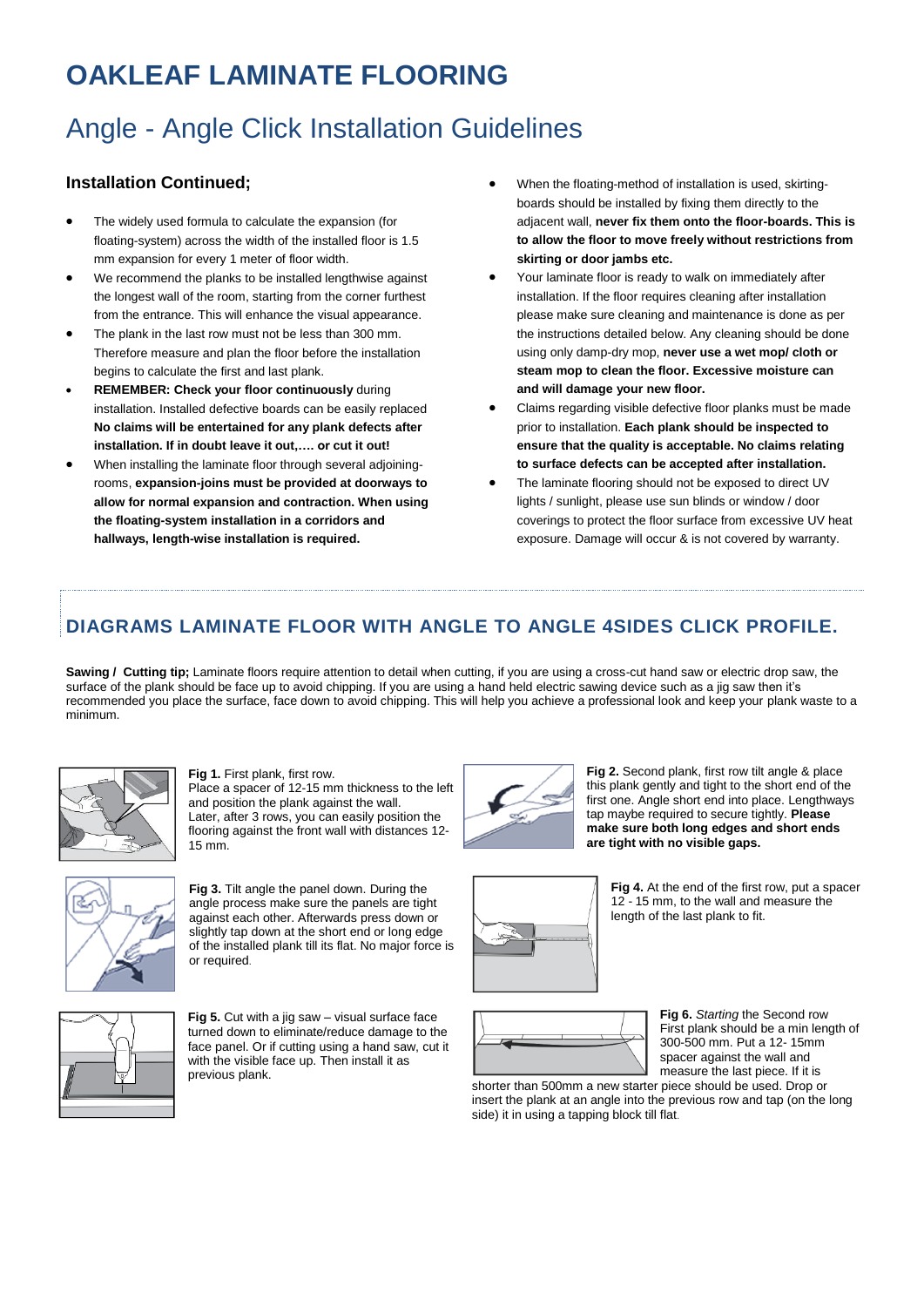# Angle - Angle Click Installation Guidelines

#### **Installation Continued;**



**Fig 7.** General distances between short ends. Minimum distance between short ends of planks in parallel rows shall not be less than 300-500 mm. This improves the stability of the floor*.*



**Fig 8b** Tilt angle the panel down with a slight press to the left to the short end of the previous panel. Again using the tapping block tap it against the long end into the previous row. During the fold /angle down, make sure the panels are tight against each other*.*



**Fig 9.** After 2-3 rows. Adjust the distance to the front wall by placing spacer's 12- 15 mm. Once the adjustment is done against the main wall, continue to install till the last row.



**Fig 8a** Second plank, second row place the panel at an angle into the groove of the previous row making sure that the end of the panel is near the short end of the previous panel. Lengthways tap will be required to flush and secure short end join.



**Fig 8c As it flattens itself to the floor press or gently tap** the top of the short end of the installed panel until its flat. Finish installing this plank by tapping it with a tapping block on the long side to ensure secure installation*.*



**Fig 10.** Last row (and perhaps also first row). **The Minimum width of the last plank should not be less than 50 mm.** Remember distance to wall is 12-15 mm. Tip! Put a spacer before measuring Cut the panels lengthwise and glue the short ends. See instructions below.



### **Special installations - Small panel widths. Diagram 1 & 2**

#### **For tight spaces under door thresholds or wall ends etc.**

Joining at short ends length cut panels. Cut the tongue at the same time you cut the length of the panel and install as shown above. Please note that the smallest width of a panel is 50 mm at the last row. If it is not, the first row width must be adjusted. This can easily be calculated when measuring the room width before installation. Cut off the locking element with a chisel, push the planks horizontally together. If necessary, place some spacers between the last panel and the wall to keep the planks together during the curing time of the glue.



 **Diagram 2**





**Radiator pipes, installation at radiators.** Drill the holes 20 mm larger than the diameter of the pipes. Cut out the panel (with the thinnest blade possible) as per diagram. Install the plank as per normal. Glue the cut out piece back again.



**Disassembling** Your floor can easily be disassembled, which enables replacement during installation and also after installation. Separate the whole row by carefully lifting up and slightly knocking just above the joint. Fold up or angle and release the whole long side. Disassemble the panels by sliding horizontally where possible or fold up and angle to release.